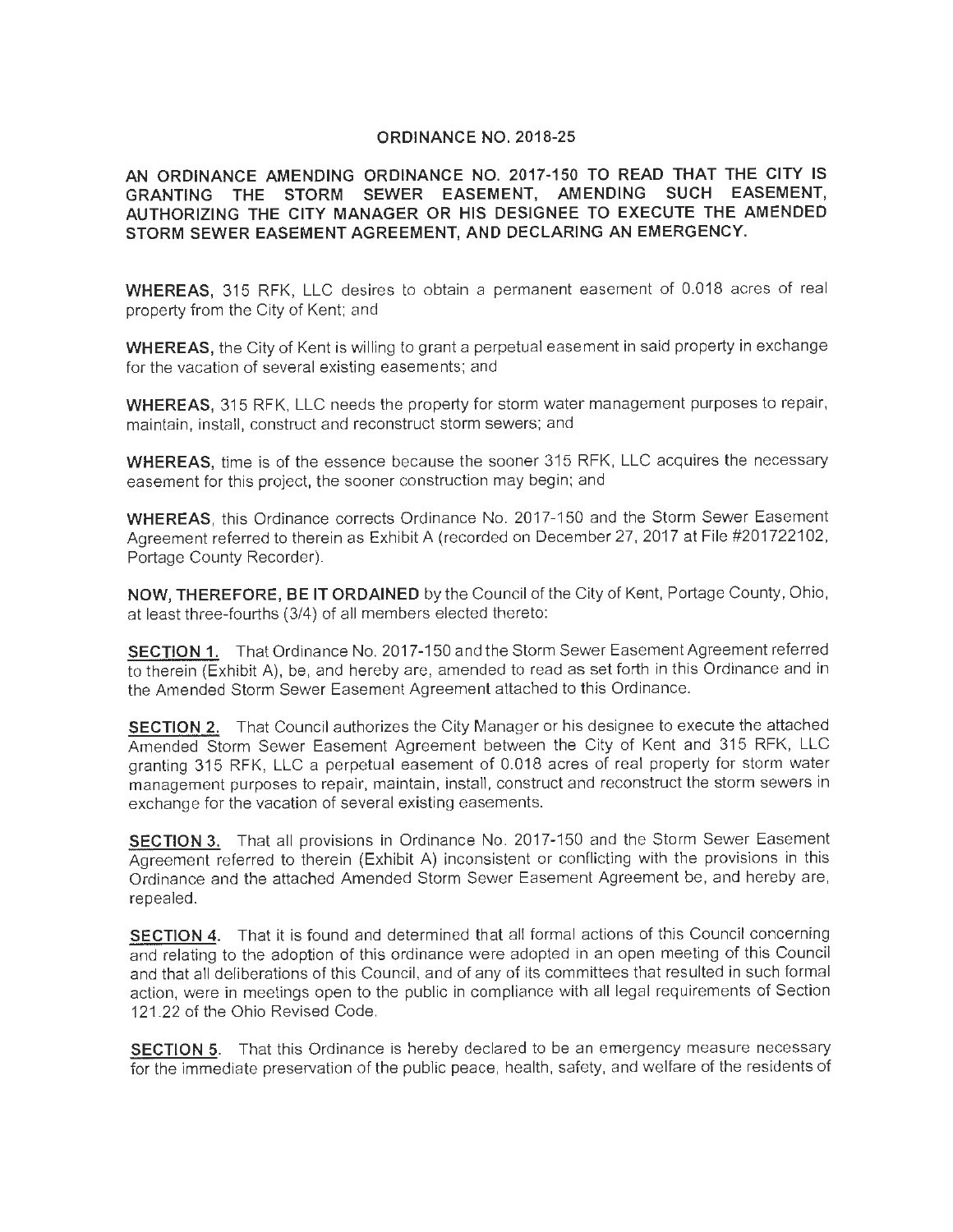this City, for which reason and other reasons manifest to this Council this Ordinance is hereby declared to be an emergency measure and shall take effect and be in force immediately after passage.

PASSED <sup>~</sup>ZdOI! Date **EFFECTI** 

ATTEST:

Tara Grimm, CMC Clerk of Council

 $\overline{L}_{4}$  $\ell$  $\mathcal U$ Jerry T. Fiala

Mayor and President of Council

I, **TARA GRIMM, CLERK OF COUNCIL FOR THE CITY OF KENT, COUNTY OF PORTAGE, AND STATE OF OHIO, AND IN WHOSE CUSTODY THE ORIGINAL FILES AND RECORDS OF SAID COUNCIL ARE REQUIRED TO BE KEPT BY THE LAWS OF THE STATE OF OHIO, HEREBY CERTIFY THAT THE FOREGOING IS A TRUE AND EXACT COPY OF ORDINANCE No.**  \_\_\_\_\_ , **ADOPTED BY THE COUNCIL OF THE CITY OF KENT ON \_\_\_\_\_\_\_\_\_\_ \_, 20 \_\_ \_** 

(SEAL)

TARA GRIMM, CMC CLERK OF COUNCIL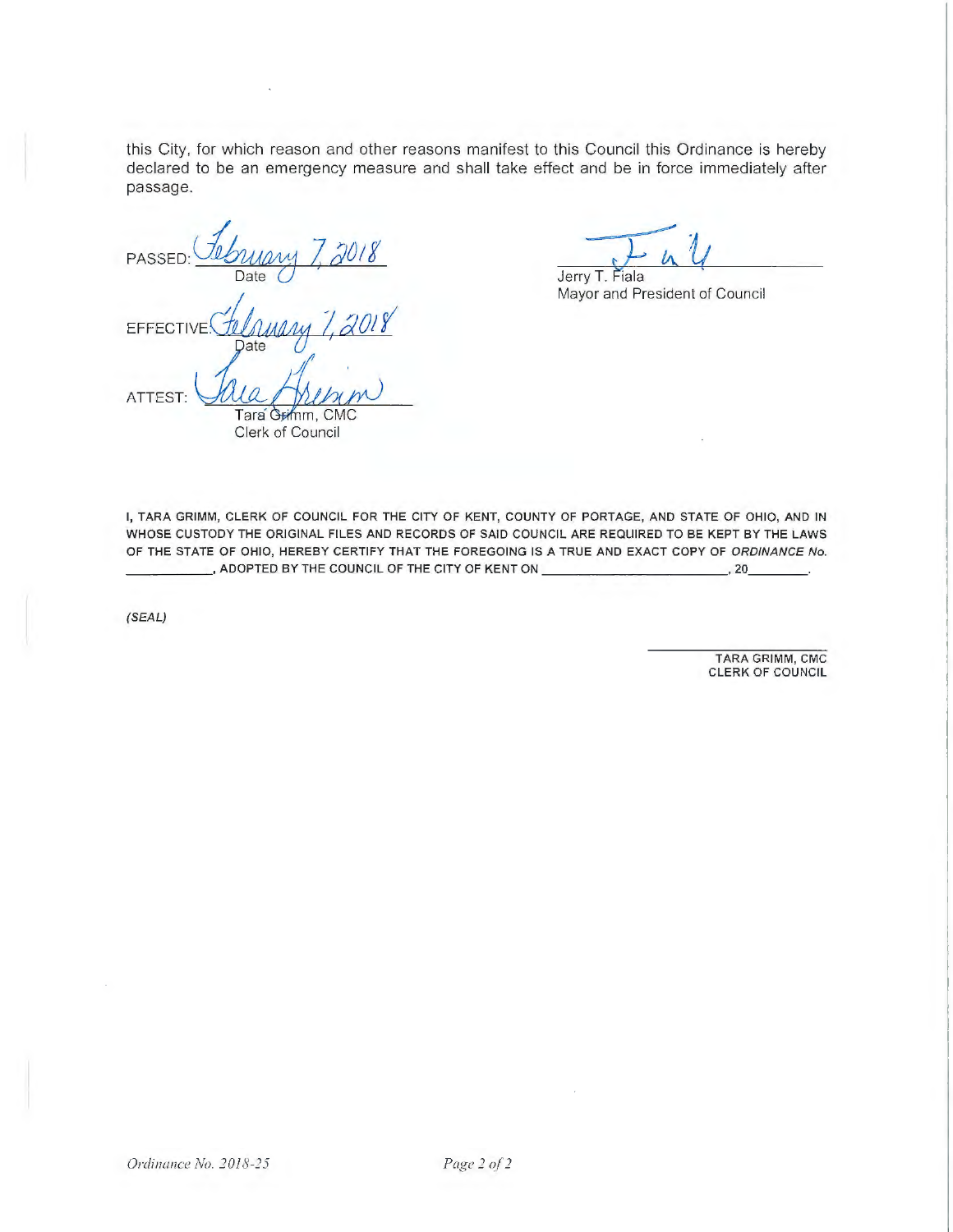# **AMENDED STORM SEWER EASEMENT AGREEMENT (0.0 18 acres)**

This instrument is incorporated into and shall be deemed to amend and supplement the Storm Sewer Easement Agreement recorded on December 27, 2017 at File #201722102, Portage County Recorder.

THIS EASEMENT AGREEMENT (" Agreement'') made between the CITY OF KENT, OHIO, a Municipal Corporation organized under the laws of Ohio, having its principal office at 319 South Water Street, Kent, Ohio 44240, hereinafter called ("Grantor"), and the 315 RFK, LLC, an Ohio Limited Liability Company of 315 Gougler Avenue, Kent, Ohio 44240 ("Grantee").

Know all men by these presents that the City of Kent, Ohio, a municipal corporation, who claims title by instrument recorded, Document No. 200337511 of the Portage County Records, hereinafter referred to as the "Grantors", for and in consideration of the sum of One Dollar (\$1.00) and other valuable consideration received to their satisfaction from 315 RFK, LLC., an Ohio Limited Li ability Company, hereinafter referred to as the "Grantee'', do hereby give, grant, bargain and convey unto said Grantee, its successors and assigns forever a perpetual easement to construct, use, maintain, repair and replace a storm sewer drain pipe together with other necessary appurtenances thereto, in, upon and over the lands described in Exhibit "A" attached hereto and incorporated herein.

## **RECITALS**

Grantor is the fee owner of the real property off Gougler Avenue in the City of Kent, Portage County, Ohio (the "Property"), having taken title to said property in Document No. 200337511, filed for record on September 30, 2003 with the Portage County, Ohio Recorder's Office.

Grantee has installed a storm sewer pipe (the "Pipe") within a portion of the Property. The approximate location of the Pipe is depicted on the attached Exhibit. The Easement covers ten ( 10) feet on each side of the centerline of the Pipe as installed.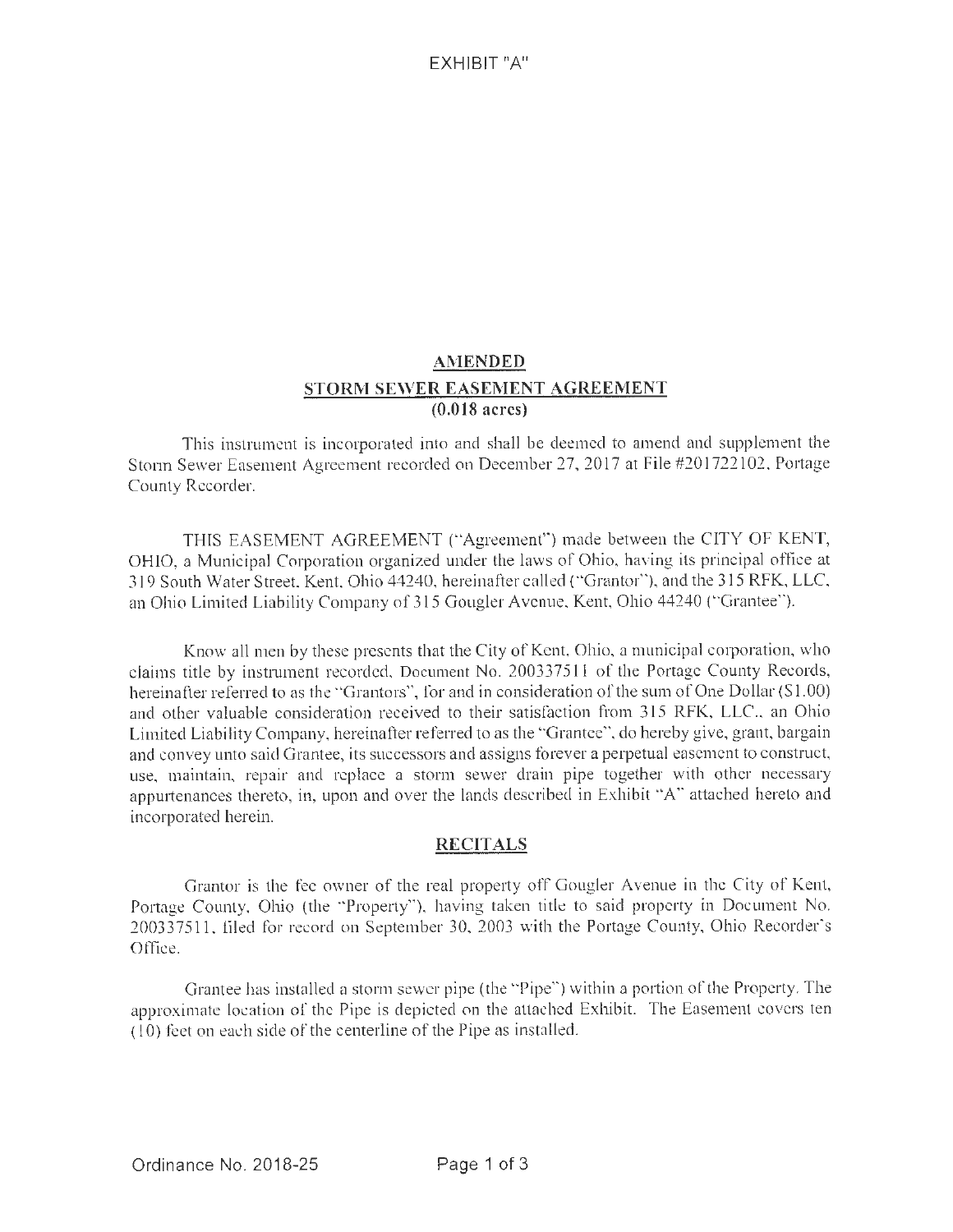Grantee has installed some of the Pipe required and Grantor desires to grant to Grantee an easement, according to the terms and conditions contained in this Agreement.

### **SECTION ONE SCOPE OF EASEMENT**

The perpetual stonn water drainage easement granted in this Agreement includes the right of Grantee, its contractors, agents, and employees to enter the premises at all reasonable times for the purpose of locating, constructing, reconstructing, operating, maintaining, inspecting, and repairing storm sewer, and ground surface drainage ways in the described easement area.

The Pipe shall be maintained by the Grantee at its sole cost and expense. Grantee shall repair any damage to property of Grantor or pay any damages which may be caused to property of Grantor solely by Grantee's activity on, or use of, the land subject to this easement. At its sole cost and expense and promptly after completion of any work within the easement area, Grantee will restore the surface and subsurface condition of the easement area to an equal or better condition as existed prior to Grantee's work.

#### **SECTION TWO MAINTENANCE**

The Grantee shall not erect any pennanent structures upon the easement except for the Pipe described in the Recitals above, without the written consent of the Director of Public Service of the Grantor. The parties acknowledge that trees and structures now exist within the easement and shall be protected and, if necessary, replaced or restored by the Grantee.

Grantee may pave or lay asphalt over the easement for the Pipe or erect temporary or semipermanent structures, with prior approval of the Director of Public Services of the Grantor.

#### **SECTION THREE TITLE OF GRANTOR**

Grantor warrants it is the owner of the Property and has the right, title and capacity to convey to Grantee the easement in this Agreement. Title was taken through instrument number 2003 3 75 11 of the Portage County Recorder's Office on or about September 30, 2003.

### **SECTION FOUR EASEMENT TO RUN WITH THE LAND**

The grant of easement shall be valid only if accepted by City ordinance and shall run with the land and shall be binding on and shall inure to the benefits of the parties hereto, their heirs, executors, administrators, successors, and assigns.

IN WITNESS WHEREOF, the parties have hereunto set their hands at